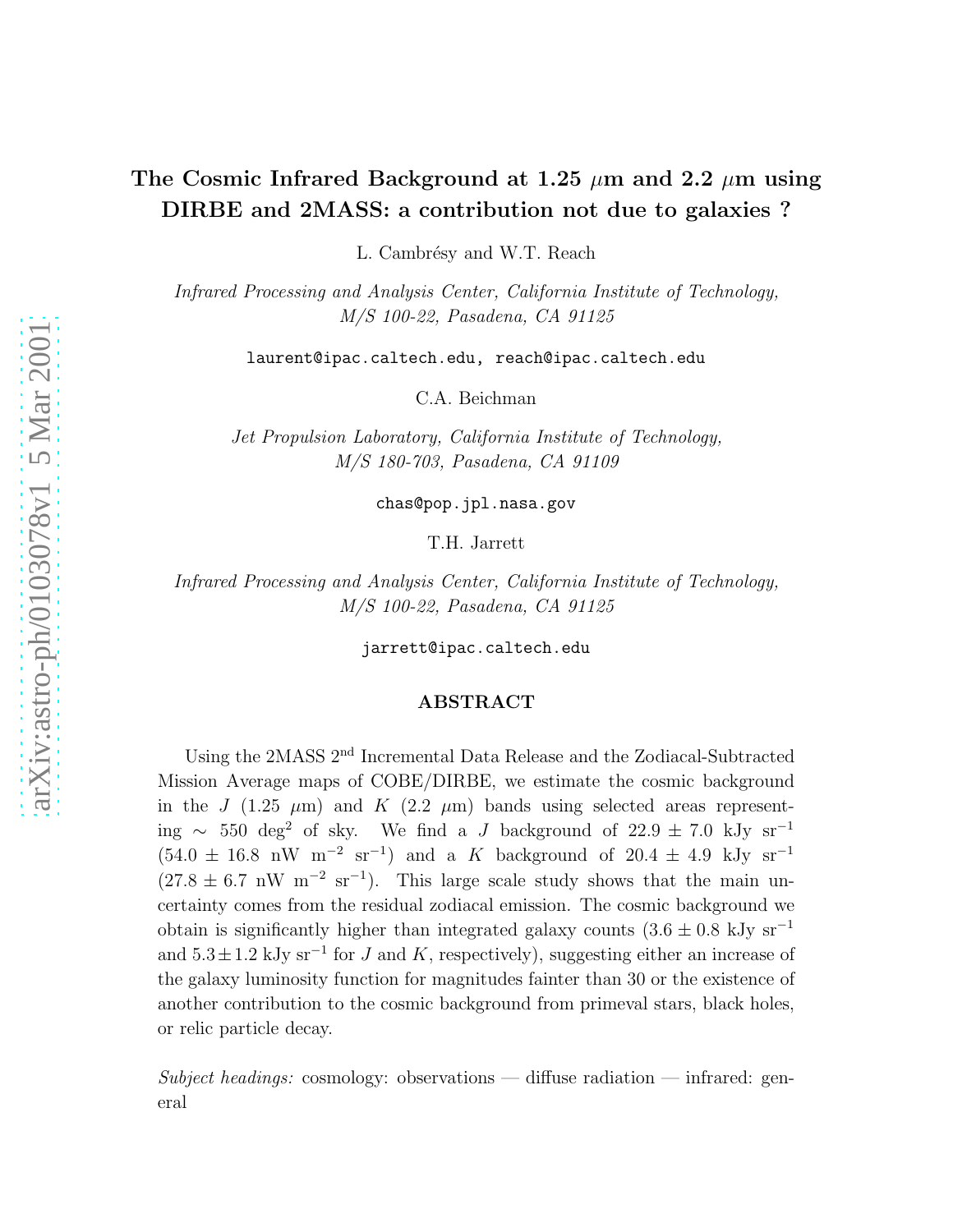# 1. Introduction

The cosmic infrared background (CIB) is an important cosmological constraint on the star formation history in the Universe (Dwek et al. 1998; Gispert et al. 2000). The first detection of the CIB was reported by Puget et al. (1996) for sub-millimetric wavelengths using data from the Far Infrared Absolute Spectrometer (FIRAS) on-board the Cosmic Background Explorer (COBE). Shorter wavelengths have been investigated with the help of the COBE Diffuse Infrared Background Experiment (DIRBE) from 240  $\mu$ m to 1.25  $\mu$ m. Hauser et al. (1998a) measured the CIB at 240 and 140  $\mu$ m and set upper limit for other wavelengths. Lagache et al. (2000) proposed an estimation of the CIB at 100  $\mu$ m.

The CIB is the signal that remains after subtracting from the total celestial brightness the emission from the interstellar medium, stars and interplanetary dust (scattering and emission). However, estimating the contamination due to these three foreground components is challenging. The interstellar medium is the main contaminant for long wavelengths whereas starlight and zodiacal light dominate at wavelengths studied in the present paper  $(J =$ 1.25  $\mu$ m and  $K = 2.2 \mu$ m).

Stellar population models were used to estimate the brightness of starlight in the large beam DIRBE data (Arendt et al. 1998) but this technique led only to upper limits. Detections of the CIB at 3.5  $\mu$ m (L) and 2.2  $\mu$ m (K) were reported by Gorjian et al. (2000) using near-infrared observations of a  $2^{\circ} \times 2^{\circ}$  dark spot to measure the brightness of stars in a few DIRBE beams. Wright  $(2001)$  confirmed the result at 2.2  $\mu$ m and proposed a weak limit for 1.25  $\mu$ m (J) using data from the 2 Micron All-Sky survey (2MASS) for 4 dark spots. Matsumoto et al. (2000) estimated the CIB from 1.4  $\mu$ m to 4  $\mu$ m with the Near Infrared Spectrometer (NIRS) on-board the InfraRed Telescope in Space (IRTS). Although NIRS provided a point source catalog limited to stars brighter than 7.5 mag at 2.24  $\mu$ m, significant stellar contamination remains and the CIB estimate is strongly dependent on the stellar population model used to remove contribution from fainter stars.

This work presents a large scale study of the CIB using 2MASS data for 1400 deg<sup>2</sup> of the sky in order to estimate accurately the stellar contribution to the surface brightness observed by DIRBE. Section 2 describes the 2MASS and DIRBE data. The method used to compare these two data sets is presented is Section 3, and the following section presents the determination of the CIB for  $J$  and  $K$  with the associated uncertainties. Section 5 is dedicated to the comparison with previous results and with galaxy counts.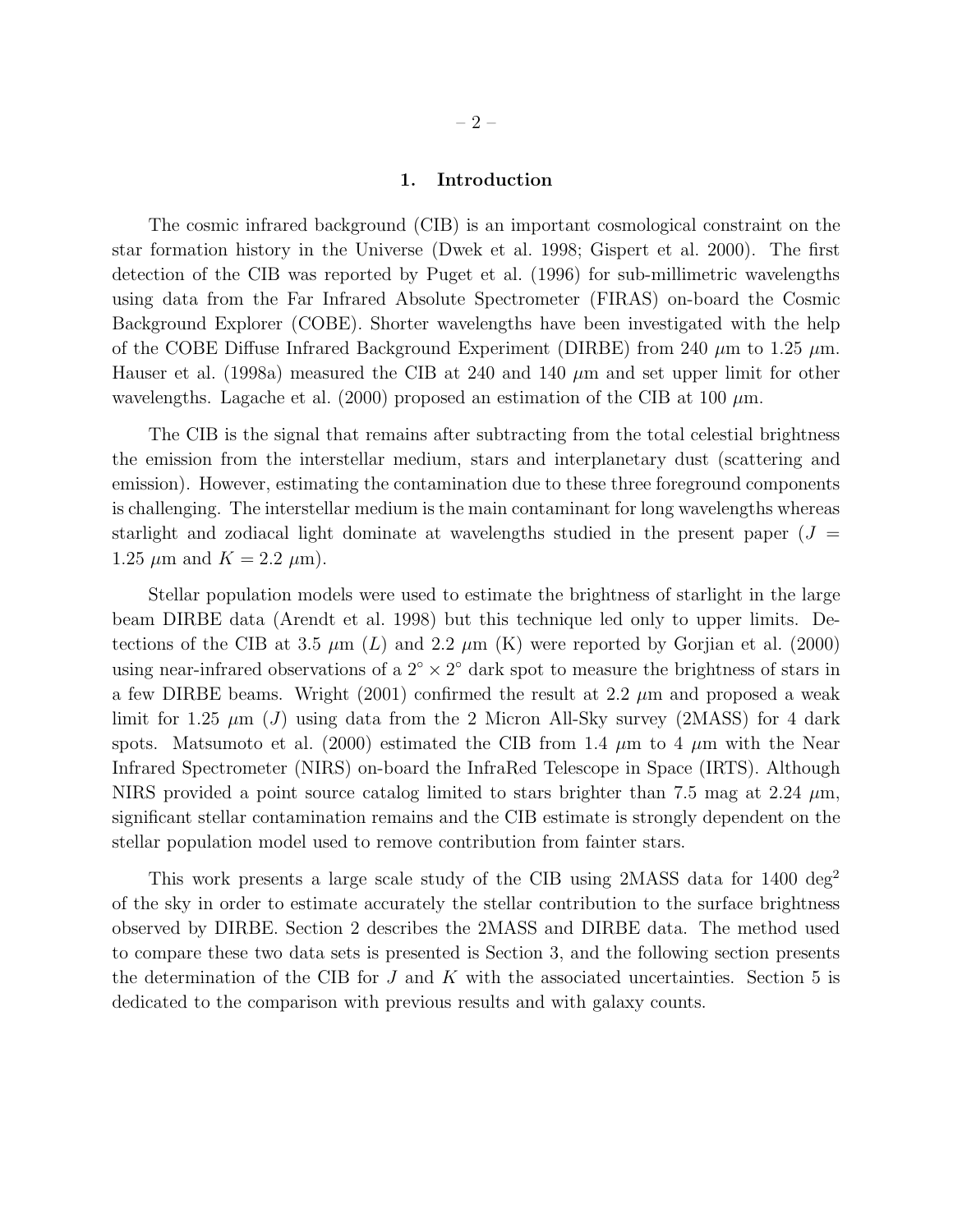# 2. Data

# 2.1. 2MASS

The 2MASS second Incremental Data Release from the 2MASS survey covers 48% of the sky and contains  $1.6 \times 10^8$  stars (Cutri et al. 2000). The Point Source Catalog completeness limits are 15.8 and 14.3 mag with a signal-to-noise ratio greater than 10:1 for J and  $K_s$ , respectively. No photometry is provided for stars brighter than 4-5 mag (see Sect. 3.2).

Since the catalog of the whole release is  $\sim 7$  GB in binary format, we choose to work on integrated maps in which each pixel corresponds to the integrated flux in a  $5' \times 5'$  box. These maps are constructed from the point source catalog clipped to remove sources fainter than the completeness limit. Magnitudes are converted to flux density using the flux for zero magnitude  $F_0(J) = 1603$  Jy defined by Campins et al. (1985) and  $F_0(K_s) = 698$  Jy which is an extrapolation of the J value to the  $K_s$  filter assuming a black body at 9700 K (Vega photometric system). Uncertainties on these photometric zero points are about 2% and do not affect our results. Each  $5' \times 5'$  box contains the sum of the point source fluxes in the area.

The resulting image in an Aitoff (equal area) projection consists of  $4321 \times 2161$  pixels. This size is reasonable and the image can be handled globally. Errors resulting from this pixelization are negligible since 5' is small compared to the DIRBE beam of 1° (see below).

We should point out that the 2MASS  $K_s$  filter (2.17  $\mu$ m) and the DIRBE K filter (2.2  $\mu$ m) are slightly different. Persson et al. (1998) discuss the K to K<sub>s</sub> transformation and present a list of photometric standards in both colors. Moreover, as Pahre & Mould (1994) point out, the  $K_s$  bandpass is intermediate between  $K$  and  $K'$  and rough corrections of  $K_s$  to K can be obtained by averaging between  $K'$  and K. This transformation is well defined by Wainscoat & Cowie (1992):  $K' - K = (0.22 \pm 0.03)(H - K)$  for  $0 < H - K < 0.4$  $(K' - K \sim 0.07$  otherwise). Hence, for a K5 spectral type star we would obtain  $K_s - K \sim 0.01$ for example. This correction is negligible compared to uncertainties described further in the paper and differences between 2MASS and DIRBE filters will be ignored in the following analysis.

#### 2.2. DIRBE

Cryogenic DIRBE operation took place from 1989 December to 1990 September. During these 10 months, the sky was observed at the rate of half of the sky per week in 10 bands from 1.25  $\mu$ m to 240  $\mu$ m (Hauser et al. 1998a). The DIRBE instrument was designed to make ac-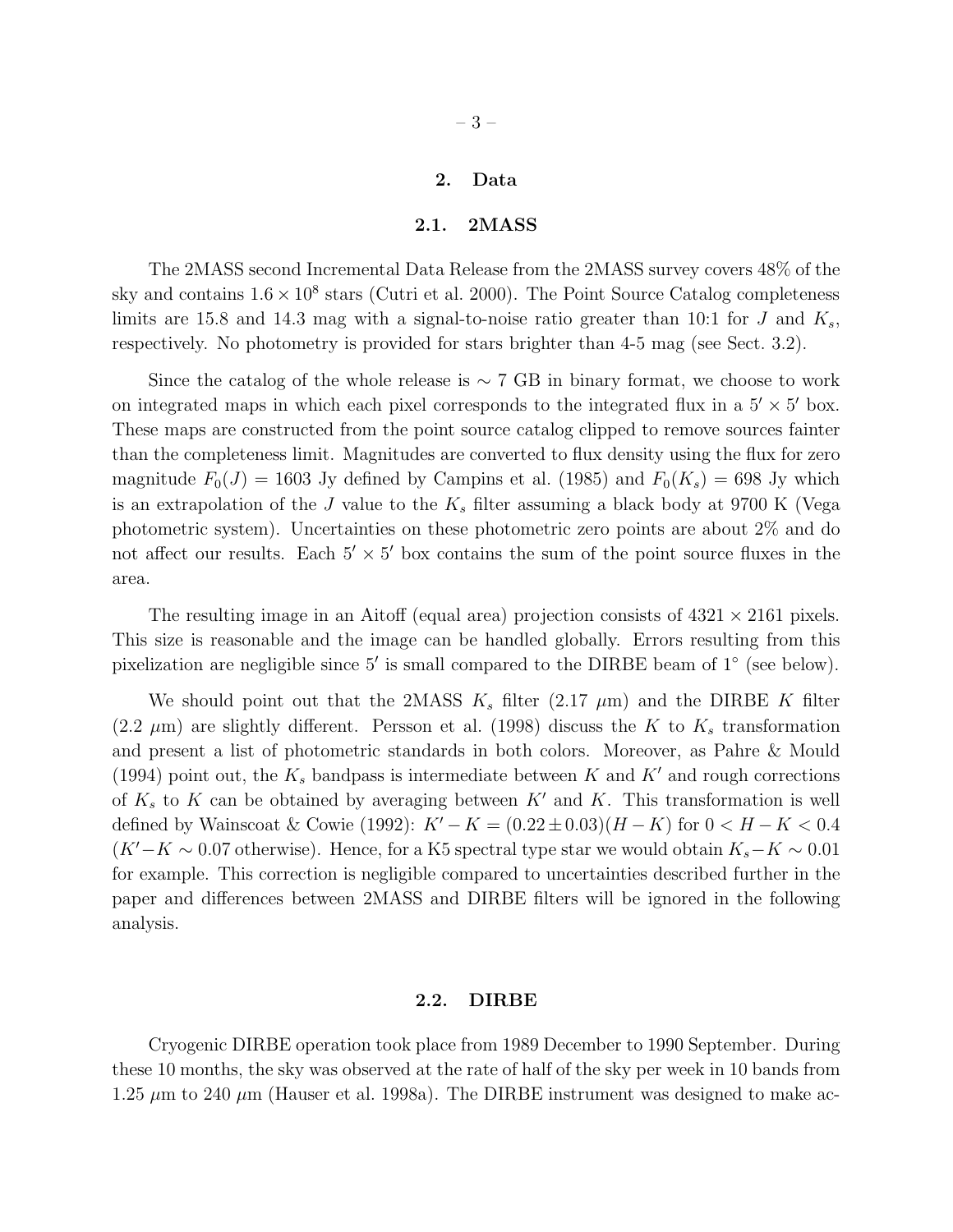curate absolute sky brightness measurements, with a straylight rejection of  $\rm < 1~nW~m^{-2}~sr^{-1}$ and an absolute brightness calibration uncertainty of 0.05 and 0.03 nW  $m^{-2}$  sr<sup>-1</sup>, at 1.25 and 2.2  $\mu$ m, respectively.

The zodiacal light is the first component along the light of sight and must be removed using a dust interplanetary model (e.g. Kelsall et al. 1998). However these models are not unique (see Wright 1998; Gorjian et al. 2000 for another model). Artifacts still remain. In the following analysis, we use the Zodi-Subtracted Mission Average (ZSMA) maps produced by the DIRBE team (Hauser et al. 1998b). The zodiacal light intensities were subtracted week by week and the residual intensity values were averaged to create the ZSMA maps.

To compare DIRBE and 2MASS, we need a precise knowledge of the DIRBE beam in both  $J$  and  $K$  bands. The 42' beam size commonly mentioned in the literature is only valid for daily maps, not the annual maps used here. The beam for the J band is presented in the Figure 1. This is an effective beam profile (provided with DIRBE maps), which measures the relative response of DIRBE to a point source, including the effects of sky-scanning and datasampling rates. The beam for the annual maps corresponds to an average of the effective beam for all orientations (Fig. 1). Similar results are obtained for  $J$  and  $K$  and the full width half maximum of both beams is  $\sim 1^{\circ}$  (solid angle  $\sim 0.78 \text{ deg}^2$ ).

## 3. Method

# 3.1. 2MASS integration on DIRBE pixels

First, we exclude from this study regions of the sky for which we know that the CIB cannot be straightforwardly extracted, for example due to high stellar density fields, interstellar cirrus (which is responsible for emission and scattering), and regions of residual zodiacal light structures in the DIRBE maps.

We keep only regions that satisfy the following criteria:

- high galactic latitude:  $|b| > 40^\circ$
- low DIRBE 240  $\mu$ m flux in order to eliminate diffuse emission or scattered light from cirrus clouds: $I_{240} < 3 \ \rm MJy \ sr^{-1}$
- high ecliptic latitude:  $|\beta| > 30^{\circ}$
- exclusion of the Magellanic clouds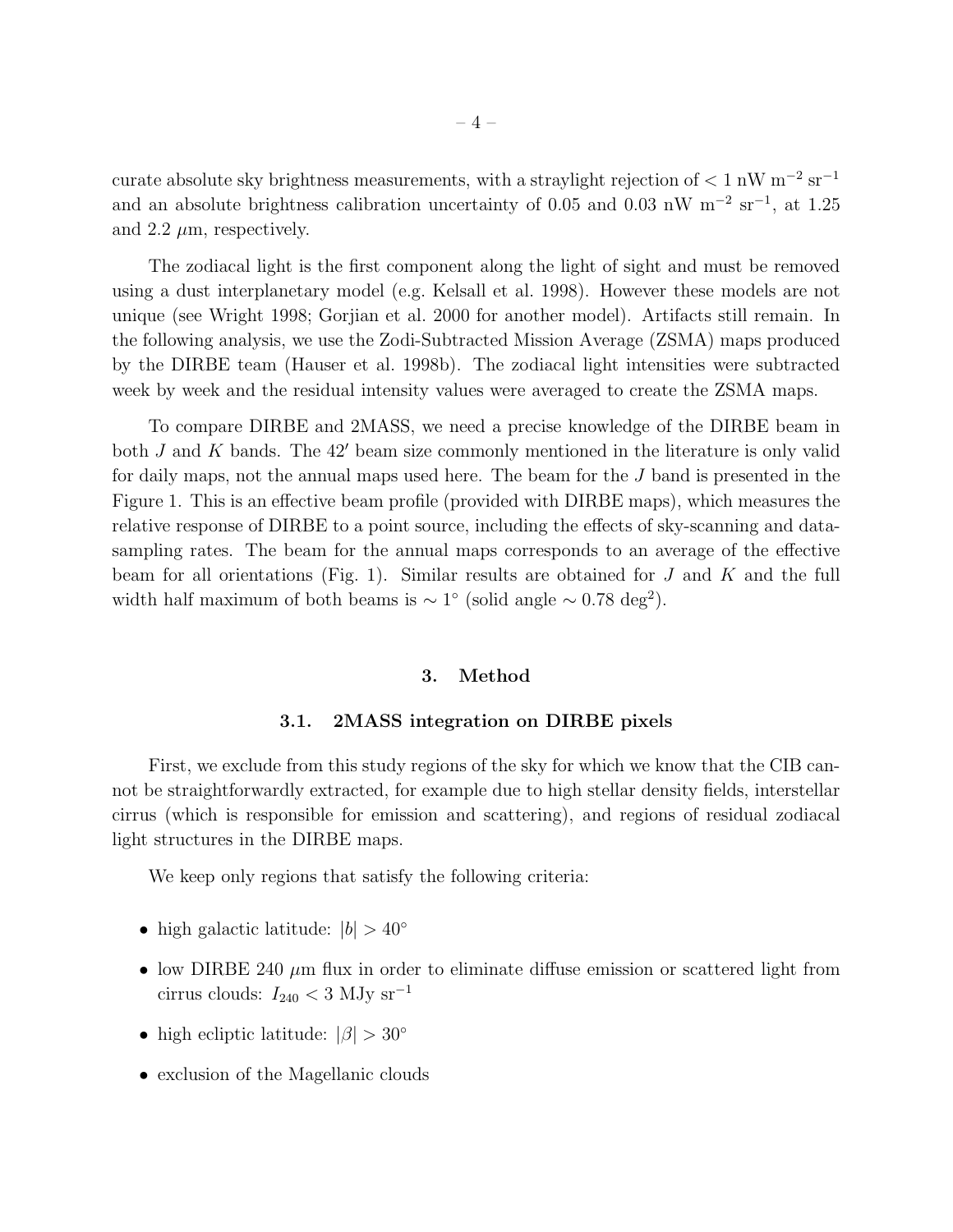The most straightforward way to remove the stellar component (2MASS) from the DIRBE flux is to work directly in the COBE coordinate system (projection on a cube) and to integrate the 2MASS maps on each DIRBE pixel. However, since the 2MASS data still contain coverage holes, we kept only those that are completely covered by 2MASS. The effective useful region covers finally about  $1400 \text{ deg}^2$  (Fig. 2).

#### 3.2. Bright stars

In the remaining 1400 deg<sup>2</sup> piece of sky,  $\sim 25\%$  of pixels are contaminated by bright stars. Stars bright enough to be detected as point sources in DIRBE are saturated in 2MASS. Consequently their photometry cannot be derived from 2MASS to be subtracted from DIRBE.

Moreover, the DIRBE beam has a size of 1<sup>°</sup>, but the sampling of the data is 22'. Several pixels are therefore contaminated by a bright star, and this contamination depends on the star position in the beam. To identify pixels affected by these stars we use a median filter which deals with the 2MASS holes. A pixel is considered as contaminated if it is brighter than the threshold, T, defined by the median plus  $2\sigma$ ,  $M + 2\sigma$ , of the surrounding pixels in a 3◦ radius circle of the DIRBE−2MASS map:

$$
\mathcal{T}^{i} = M^{i} \left( \sum_{i,r=3^{\circ}} \text{DIRBE} - 2 \text{MASS} \right) + 2\sigma^{i} \left( \sum_{i,r=3^{\circ}} \text{DIRBE} - 2 \text{MASS} \right) \tag{1}
$$

Pixels fainter than  $M - 2\sigma$  are also removed to avoid bias. In order to validate this operation, we use the 2MASS Bright Infrared Star Compilation (Tam et al. 1999<sup>1</sup>) which contains photometry for stars as bright as  $-4$  mag in  $JHK_s$ . This compilation consists of data taken from the literature and photometry extrapolations from IRAS, MSX or 2MASS. Among the 343 stars brighter than  $J = 5$  mag in our regions of interest, 11 are not identified with the median filter (Eq.1). However, these remaining contaminated pixels are rejected by the robust linear fitting of DIRBE/2MASS brightness (see Fig. 4).

After removing bright stars,  $1040 \text{ deg}^2$  of the sky remain.

<sup>1</sup>http://spider.ipac.caltech.edu/staff/raymond/2mass/birsc/birsc.html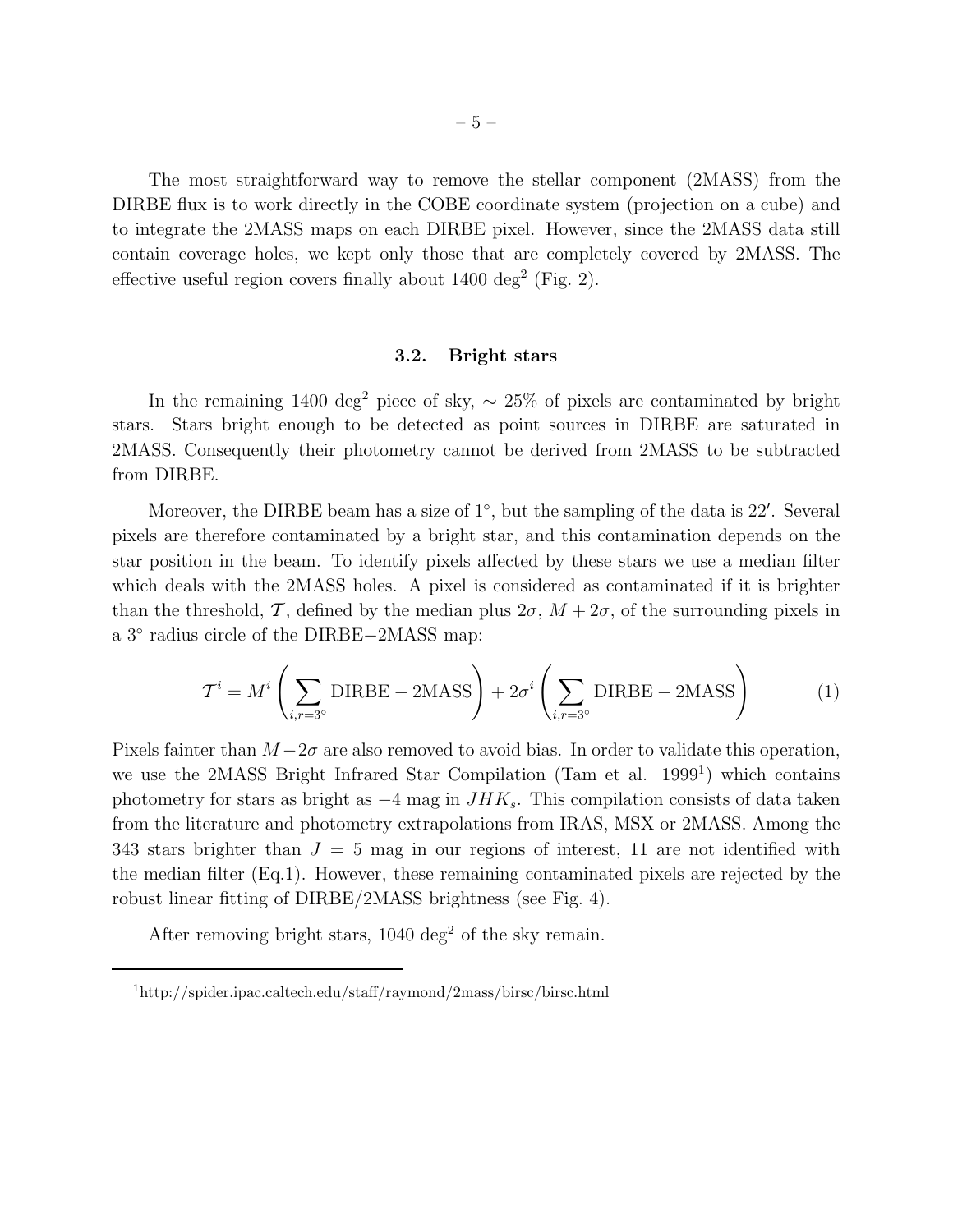

Fig. 1.— Left: effective DIRBE beam for daily maps (FWHM=  $42'$ ) at 1.25  $\mu$ m. Right: averaged beam for annual map  $(FWHM=1°)$ .



Fig. 2.— Aitoff projection in galactic coordinates of the integrated 2MASS map  $(J)$  on DIRBE pixels. The large line represents the ecliptic plane. This study is limited to the areas inside the dashed curves (i.e. high galactic and ecliptic latitudes) and non-zero pixels correspond to  $\sim 1400 \text{ deg}^2$ .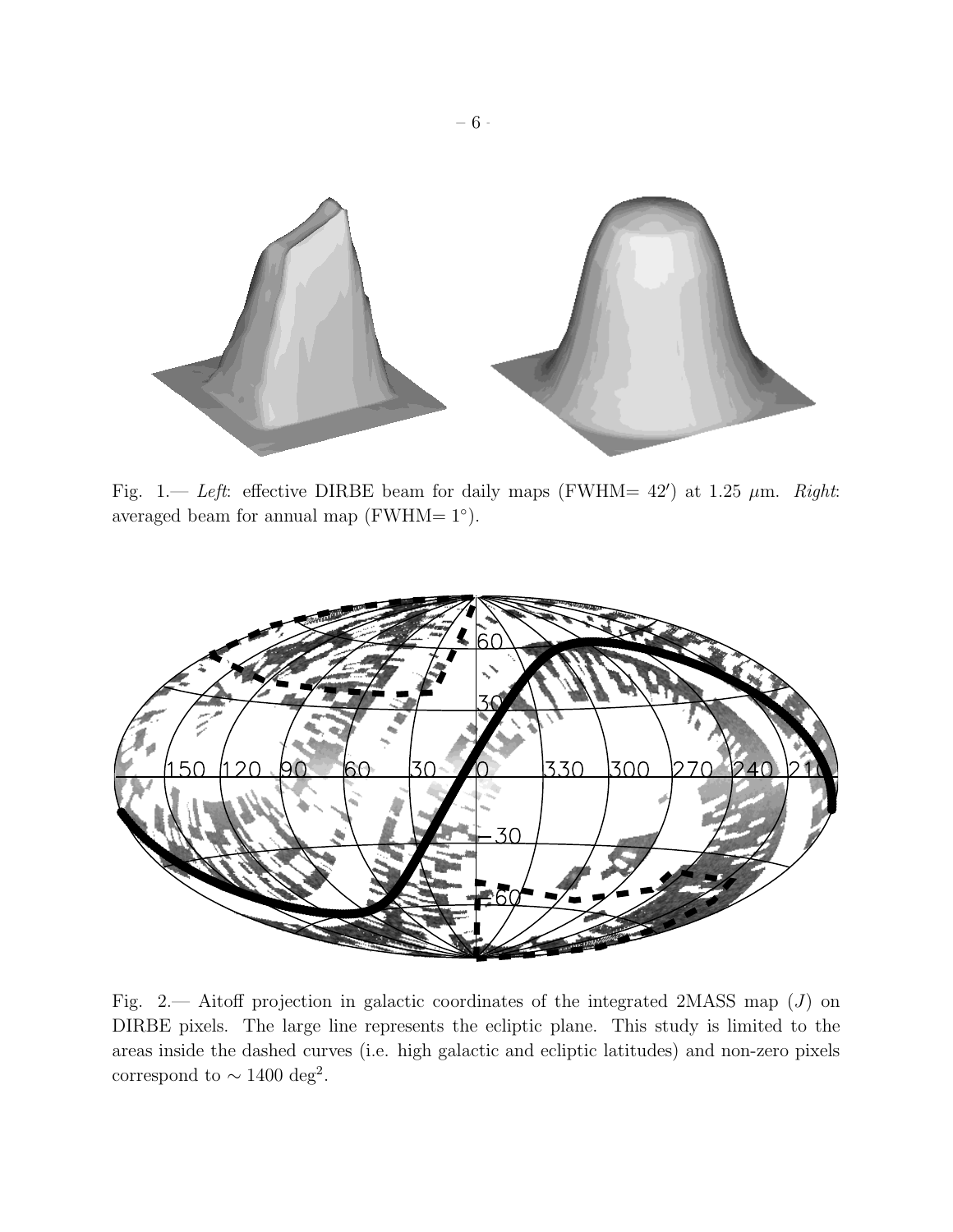# 3.3. Faint stars

The 2MASS integrated brightness maps were limited to the formal completeness limits of 2MASS  $(J^{\text{lim}} = 15.8 \text{ mag}, K^{\text{lim}}_{s} = 14.3 \text{ mag}).$  A model is required to estimate the contribution of the fainter stellar population with respect to the position in the sky. We use a model in which the number and distribution of Milky Way stars as seen in the near to midinfrared is adapted from the Bahcall  $\&$  Soneira (1980) optical star count model. We have employed the discrete population formalism of Elias (1978), Jones et al. (1981), Garwood & Jones (1987) and Jarrett (1992). The model includes the class III (evolved giant), class IV (subdwarfs) and class V (main sequence) stellar populations. These are further divided into disk and spheroid spatial distributions (ala Bahcall & Soneira). The stars are discretely binned according to their spectral types, ranging from the hottest O stars to the coolest M dwarfs, giving a total of 22 separate spectral bins for the main sequence, and 12 for the luminous giants (ranging from G2 to M7 giant). The optical/infrared colors, fluxes and luminosity function per spectral type are based on empirical data (e.g., Koornneef 1983; 2MASS, ISO and IRAS). Interstellar extinction is applied as a smooth exponential function of Galactic position, characterized by a scale height and disk length. The model parameters were tuned using deep optical and infrared star counts. The resultant model was validated using the 2MASS survey down to  $J = 15$  and  $K_s = 14$  mag ( $\sim 2$  mJy).

The result of the model for a typical high galactic latitude field  $(l = 210^{\circ}, b = -50^{\circ})$  is presented in Figure 3. As expected, 2MASS counts are complete at least to  $K_s = 14.3$  mag. According to the model, less than  $3\%$   $(0.1\%)$  of the total stellar energy is contained in stars fainter than  $K_s = 14.3$  (19). The model is useful for magnitudes ranging from 14.3 to  $\sim 20$ in  $K_s$ . Assuming a conservative number density uncertainty of a factor of 2 for these faint magnitudes, the resulting error will not exceed 3% of the total stellar flux.

# 4. Result

# 4.1. DIRBE / 2MASS correlation

We choose 4 areas with a radius of  $5°$  in order to illustrate the correlation between DIRBE and 2MASS. Pixels contaminated by bright stars have been filtered. Figure 4 show the correlations for  $J$  and  $K$  bands. The main characteristics for each region are summarized in Table 1. We note that slopes are not exactly 1 ( $\sim$  1.07 for J,  $\sim$  0.94 for K). This arises from the different calibration strategy used by DIRBE and 2MASS: DIRBE is calibrated with Sirius, 2MASS with a list of calibration stars of many different spectral types (Cutri et al. 2000). These calibration differences affect only the slope of the DIRBE/2MASS relation, not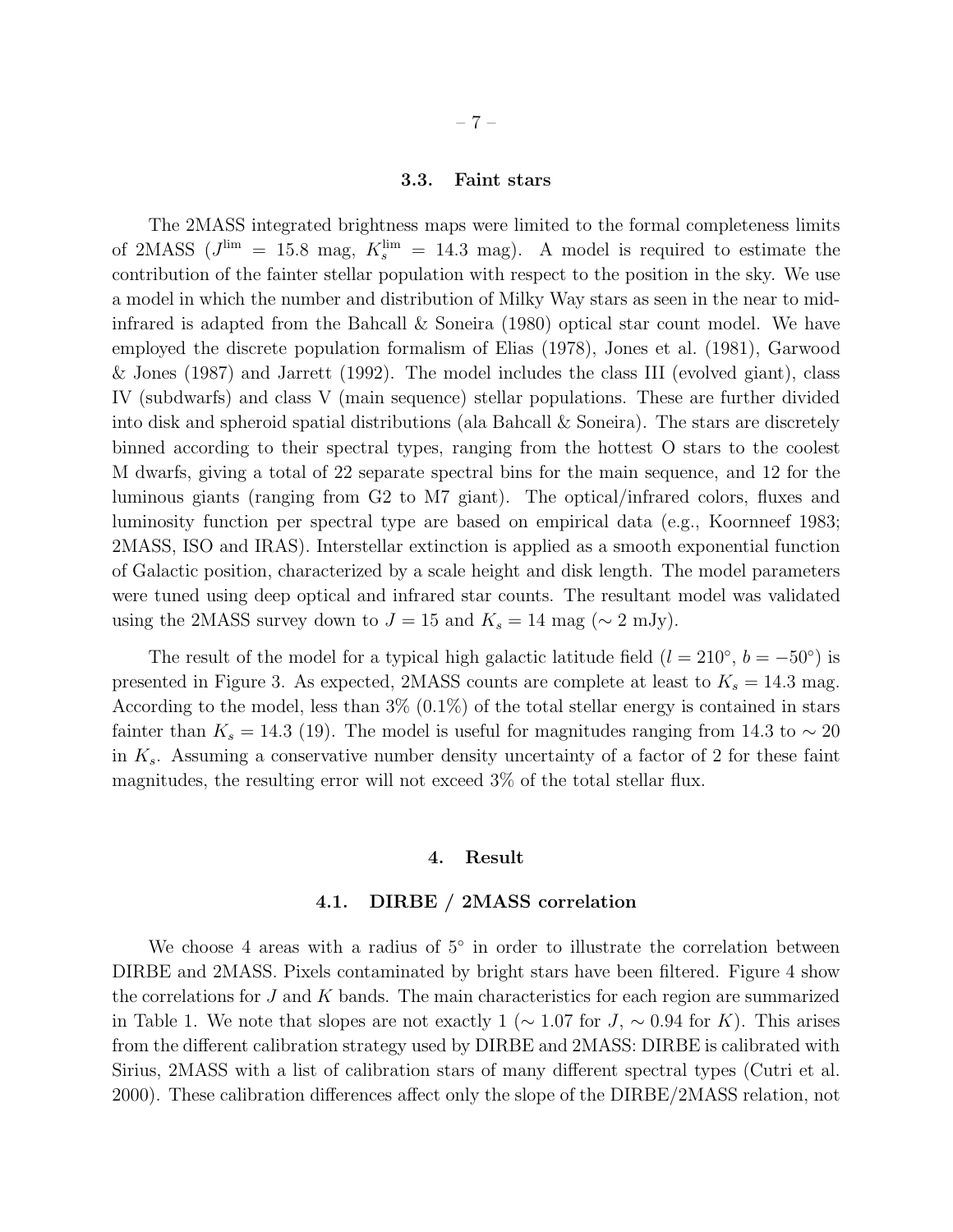the value of the intercept which is the measure of the CIB.

Correlation coefficients show that the correlation is good for both colors (see Table 1). The CIB is obtained by removing the faint star contribution to the intercept value.

#### 4.2. Zodiacal contamination

Since the main error is suspected to come from the zodiacal subtraction in the DIRBE maps, a representation of the CIB versus the ecliptic latitude  $\beta$  is useful. For each pixel, we estimate the intercept of the DIRBE/2MASS linear correlation in a 5<sup>°</sup> radius area, and we remove the faint star model from the DIRBE data. After this operation we select regions with the best  $DIRBE/2MASS$  correlation as defined in Table 2. These values were obtained by examination of the histogram of each quantity, and correspond to the peak value divided by 4. This selection leads to  $\sim$  550 deg<sup>2</sup> of reliable regions in the sky.

Figure 5 shows the resulting CIB versus ecliptic latitude for both colors with an additional plot of the DIRBE 25  $\mu$ m Zodi-subtracted surface brightness. For this figure, we include both low and ecliptic latitude points. The  $25 \mu m$  band is the most sensitive to the zodiacal light and contains subtraction residuals from the interplanetary dust model. The comparison of the 25  $\mu$ m plot with the CIB plots confirms that the scatter at low ecliptic latitude comes mainly from residual zodiacal effects.

Systematic uncertainties associated with the zero point of the interplanetary dust models are difficult to estimate. Kelsall et al. (1998) estimate them by choosing the largest among three models at high ecliptic latitude. Accordingly, a conservative estimate of the systematic uncertainties in J and K is 6.25 kJy sr<sup>-1</sup> and 4.4 kJy sr<sup>-1</sup>, respectively. If the three models used to derive these numbers were equally distributed in the space of possible models, the given uncertainties would correspond to  $1.6\sigma$ . Unfortunately, the models are probably not equally probable and it is hard to interpret these numbers in terms of a confidence level. To be conservative, we assume they correspond to  $1\sigma$ . Theoretical uncertainties in the zodiacal light model are further discussed by Dwek et al. (1998).

Statistical uncertainties that comes from the DIRBE/2MASS correlation and from the zodiacal light can be estimated directly from Figure 5 by measuring the root mean square deviation of the distribution. The resulting uncertainties are 2.7 kJy sr<sup>-1</sup> for J and 2.1 kJy sr<sup>-1</sup> for K. A summary of the different uncertainty contributions is presented in Table 3. The presence of fluctuations in the residual sky brightness, especially in J, suggests a small contribution to the sky brightness by starlight scattered off of interstellar dust grains.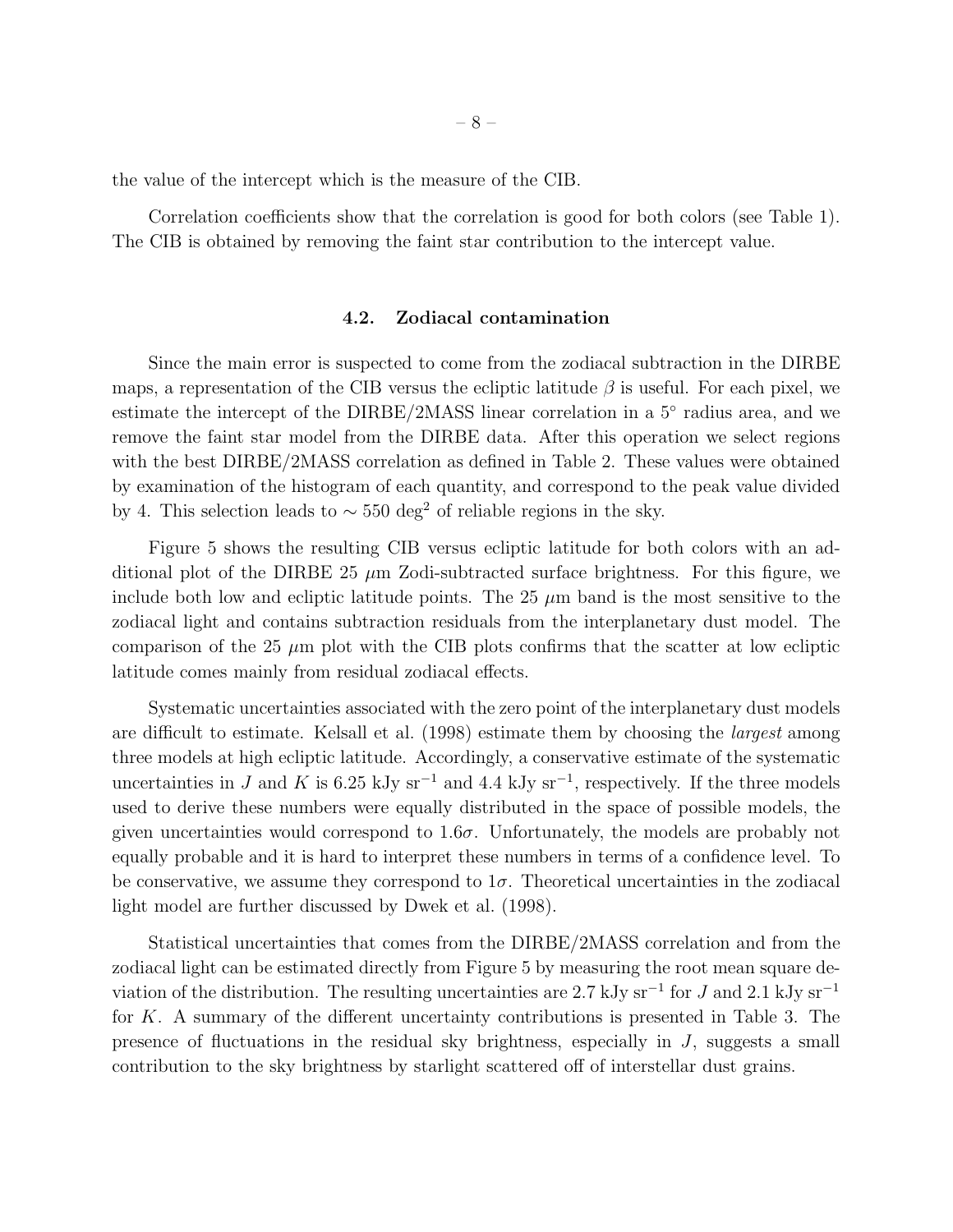

Fig.  $3 - K_s$  source counts from 2MASS (solid line), from the model used for faint stars (dashed line) and galaxy counts (diamond) from Gardner et al. (1997). The shaded area corresponds to the model uncertainties. The vertical line shows the cutoff used in the 2MASS catalog, the model provides us counts for fainter magnitudes. Note that at this location  $(l = 210^{\circ}, b = -50^{\circ})$ , galaxies dominate the counts for  $K_s > 16$ .

| band | l      | $\boldsymbol{b}$ | $nb^a$ | slope                          |       | intercept <sup>b</sup> corr <sup>c</sup> faint stars <sup>d</sup> CIB <sup>b</sup> |      |
|------|--------|------------------|--------|--------------------------------|-------|------------------------------------------------------------------------------------|------|
|      | 73.84  | 70.02            | 407    | $1.00 \pm 0.03$ $26.9 \pm 1.6$ | -0.87 | 1.44                                                                               | 25.5 |
| K    |        |                  | 409    | $0.89 \pm 0.02$ $23.6 \pm 1.1$ | 0.87  | 1.84                                                                               | 22.0 |
|      | 134.42 | 50.30            | 462    | $1.08 \pm 0.03$ $26.2 \pm 1.7$ | 0.88  | 1.68                                                                               | 24.4 |
| K    |        |                  | 472    | $0.93 \pm 0.02$ $22.0 \pm 1.0$ | 0.89  | 2.34                                                                               | 19.8 |
|      | 231.32 | -47.86           | 386    | $1.08 \pm 0.03$ $21.2 \pm 1.9$ | 0.88  | 1.81                                                                               | 19.2 |
| K    |        |                  | 389    | $0.96 \pm 0.02$ $20.3 \pm 1.2$ | 0.91  | 2.54                                                                               | 17.9 |
|      | 319.54 | $-84.42$         | 263    | $0.98 \pm 0.04$ $26.8 \pm 1.8$ | 0.82  | 1.64                                                                               | 25.2 |
| K    |        |                  | 260    | $0.87 \pm 0.03$ $23.9 \pm 1.1$ | 0.86  | 2.05                                                                               | 22.1 |

Table 1. DIRBE/2MASS correlations for the four areas.

<sup>a</sup>number of pixels

 $\rm ^b$  expressed in kJy sr<sup>-1</sup>

c correlation coefficient

<sup>d</sup>faint stars ( $J > 15.8, K_s > 14.3$ ) contribution from the Jarrett model in kJy sr<sup>-1</sup>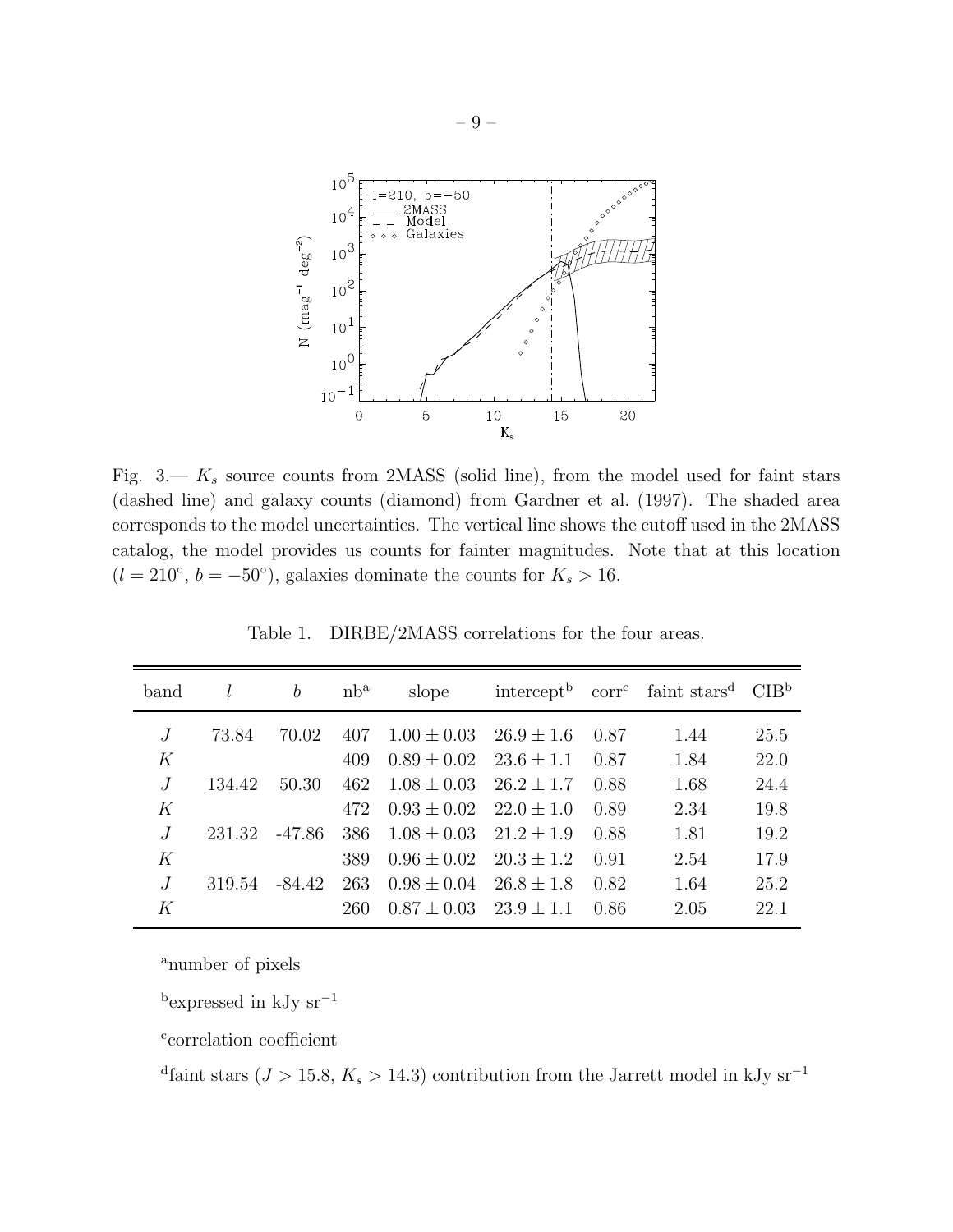

Fig. 4. DIRBE versus 2MASS for 4 regions of 5° radius. Pixels contaminated by bright stars have been removed. Crosses correspond to pixels rejected by the  $3\sigma$  robust fitting. See Table 1 for main characteristics.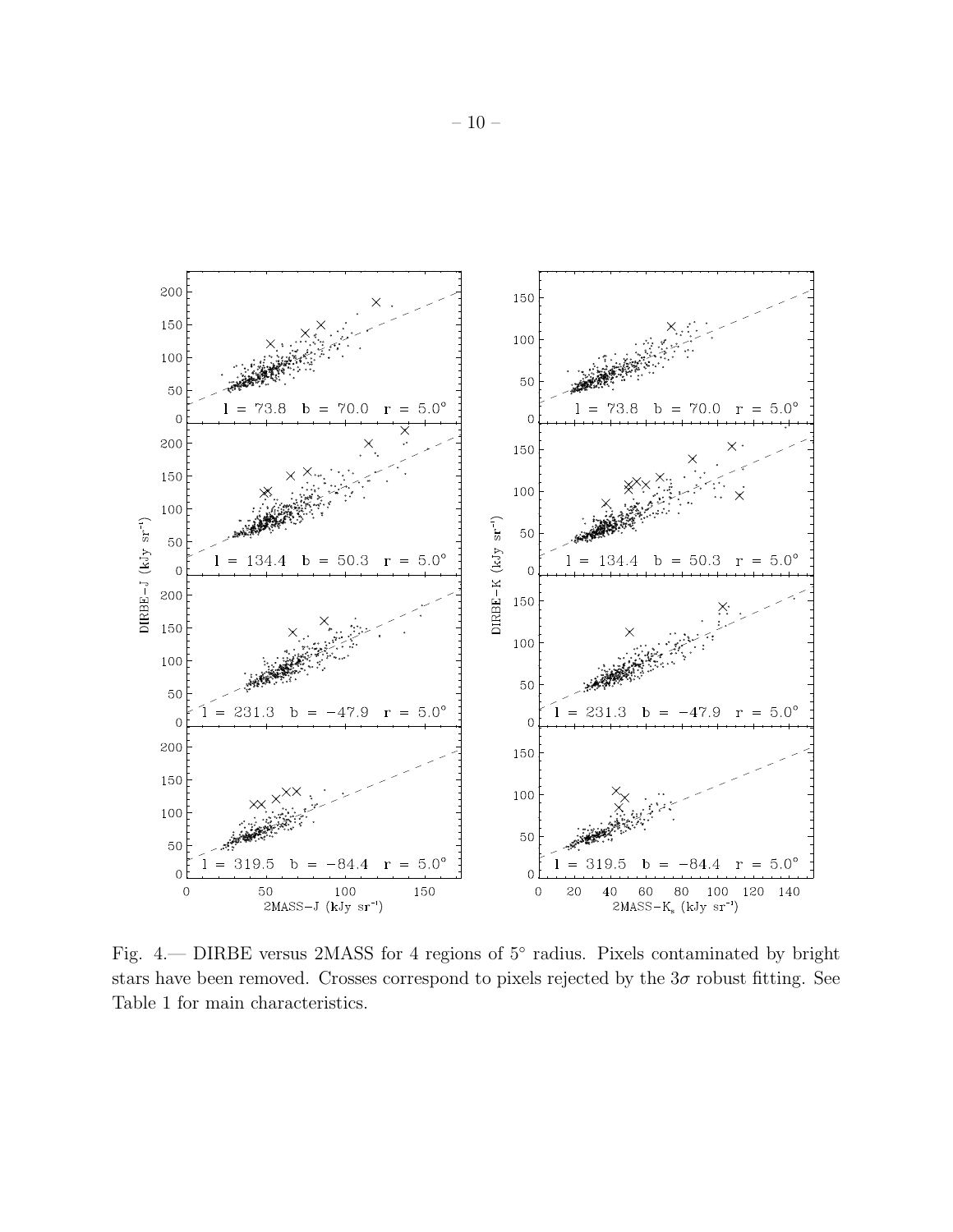

Fig. 5.— CIB versus ecliptic latitude for  $J$  (upper plot) and  $K$  (middle plot). Only pixels with galactic  $|b| > 40^{\circ}$ , good DIRBE/2MASS correlation and low DIRBE 240  $\mu$ m are plotted. The lower plot represents the total DIRBE flux at 25  $\mu$ m versus the ecliptic latitude for comparison. The same zodiacal light subtraction features appear in the 3 maps. The main uncertainty comes therefore from the zodiacal light and resulting CIB values are  $22.9 \pm$ 7.0 kJy sr<sup>-1</sup> (54.0 ± 16.8 nW m<sup>-2</sup> sr<sup>-1</sup>) and 20.4 ± 4.9 kJy sr<sup>-1</sup> (27.8 ± 6.7 nW m<sup>-2</sup> sr<sup>-1</sup>) for  $J$  and  $K$ , respectively.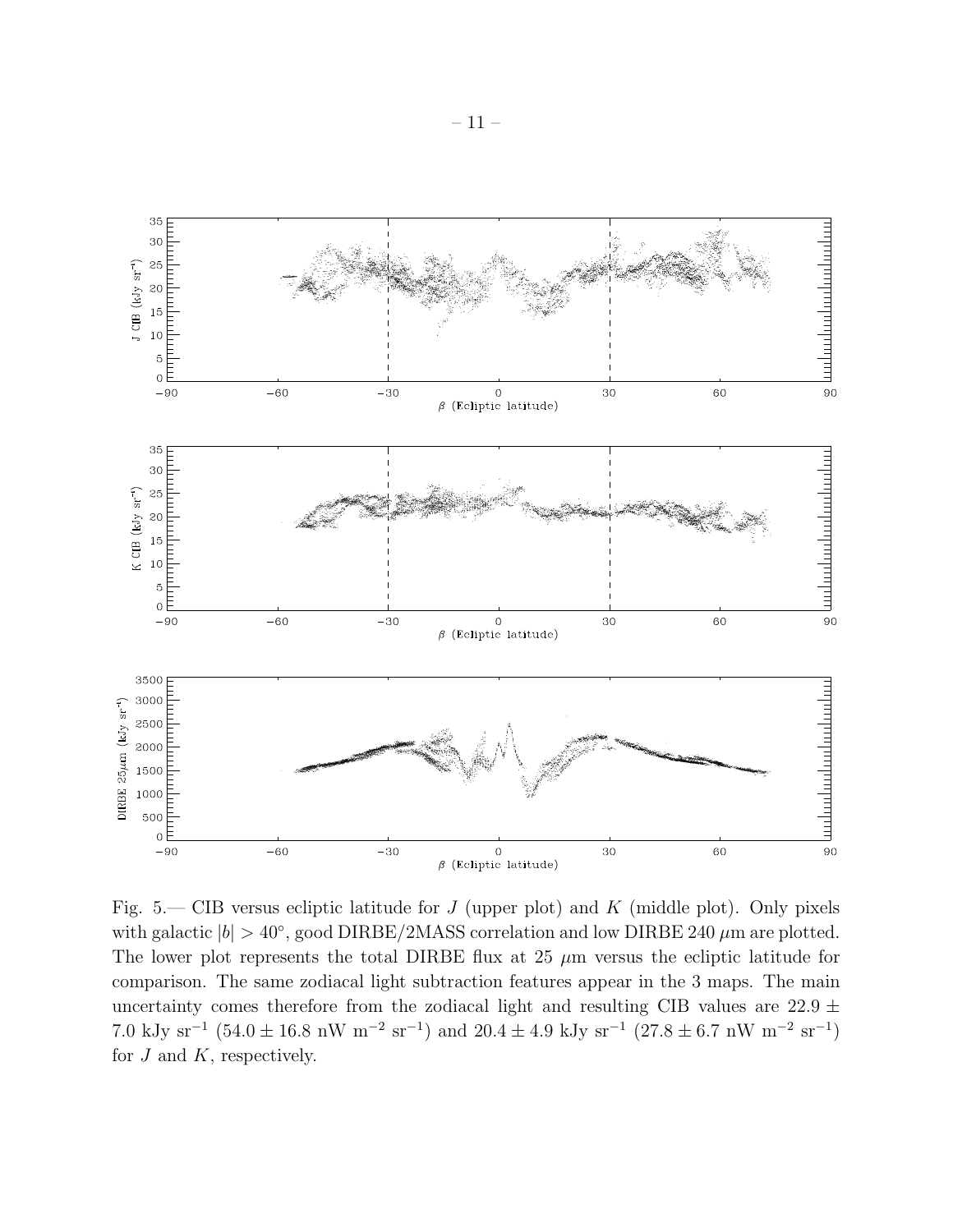## 4.3. Local interstellar medium contamination

Interstellar dust passing through the Solar System will scatter and reemit absorbed sunlight. The volume within which sunlight is significant (compared to the interstellar radiation field [ISRF]) is smaller than the size of the Solar System itself: at visible wavelengths, sunlight exceeds the ISRF out to the Oort cloud ( $\sim 10^4$  AU), while at far-ultraviolet wavelengths, sunlight exceeds the ISRF only out to 800 AU (at 0.2  $\mu$ m) or less. The amount of interstellar dust close to the Sun was recently measured by the Ulysses and Galileo spaceprobes (Grün et al. 1994); the volumetric cross-section is  $n_d\sigma_d \simeq 2.9 \times 10^{-23}$  cm<sup>-3</sup>. It was found that the size distribution is deficient in small particles relative to the interstellar size distribution, such that the surface area is dominated by particles with size  $\simeq 0.4 \mu$ m.

To estimate the brightness of sunlight scattered by local interstellar dust, we assume the particles detected by Ulysses are spread uniformly throughout the Solar System. The emission from dust in the inner Solar System will have a detectable dependence on solar elongation angle, and would have been included in the DIRBE zodiacal emission model (Kelsall et al. 1998). Therefore, we integrate from 3 AU outward in calculating the brightness of sunlight scattered by interstellar dust and potentially contributing to an isotropic background. The brightness is

$$
I_{\text{lism}} = \int_3^\infty \omega \, n_d \sigma_d \, I_\odot \, \Phi \, dL,
$$

where  $\omega$  is the albedo,  $I_{\odot}$  is the solar intensity, and  $\Phi$  is the scattering phase function. Using the properties of a mixture of astronomical silicates and graphite (Draine & Lee 1984), the albedo in the J and K bands is 0.42 and 0.21, respectively. For the phase function, we used a Henyey-Greenstein function with the asymmetry factor appropriate for the same mixture of astronomical silicates and graphite ( $g_J = 0.15$ ,  $g_K = 0.02$ ). The resulting brightness is  $I_{\text{lism}} = 0.8$  and 0.3 kJy sr<sup>-1</sup> in the J and K bands, respectively.

Uncertainty in the estimate of the brightness of the local interstellar dust is due to three sources. First, our lack of accurate knowledge of the composition of the interstellar grains leads to a factor of approximately 2 uncertainty in their albedo; this estimate is based on the difference between the albedos of silicate and graphite grains (Draine & Lee 1984). Second, the lack of precise distinction between the emission that would be effectively isotropic and that which would be incorporated into the zodiacal light model leads to a  $\sim 20\%$  uncertainty; this is based on changing the minimum integration distance from 3 to 2.5 AU. Third, smaller particles that are not detected by Ulysses may be present at larger distances from the Sun; these particles are likely to be produce an insignificant scattering because of the weakness of sunlight at large distances from the Sun.

To summarize, we estimate the CIB as follows: CIB( $J$ ) = 22.9 ± 7.0 kJy sr<sup>-1</sup> (54.0 ±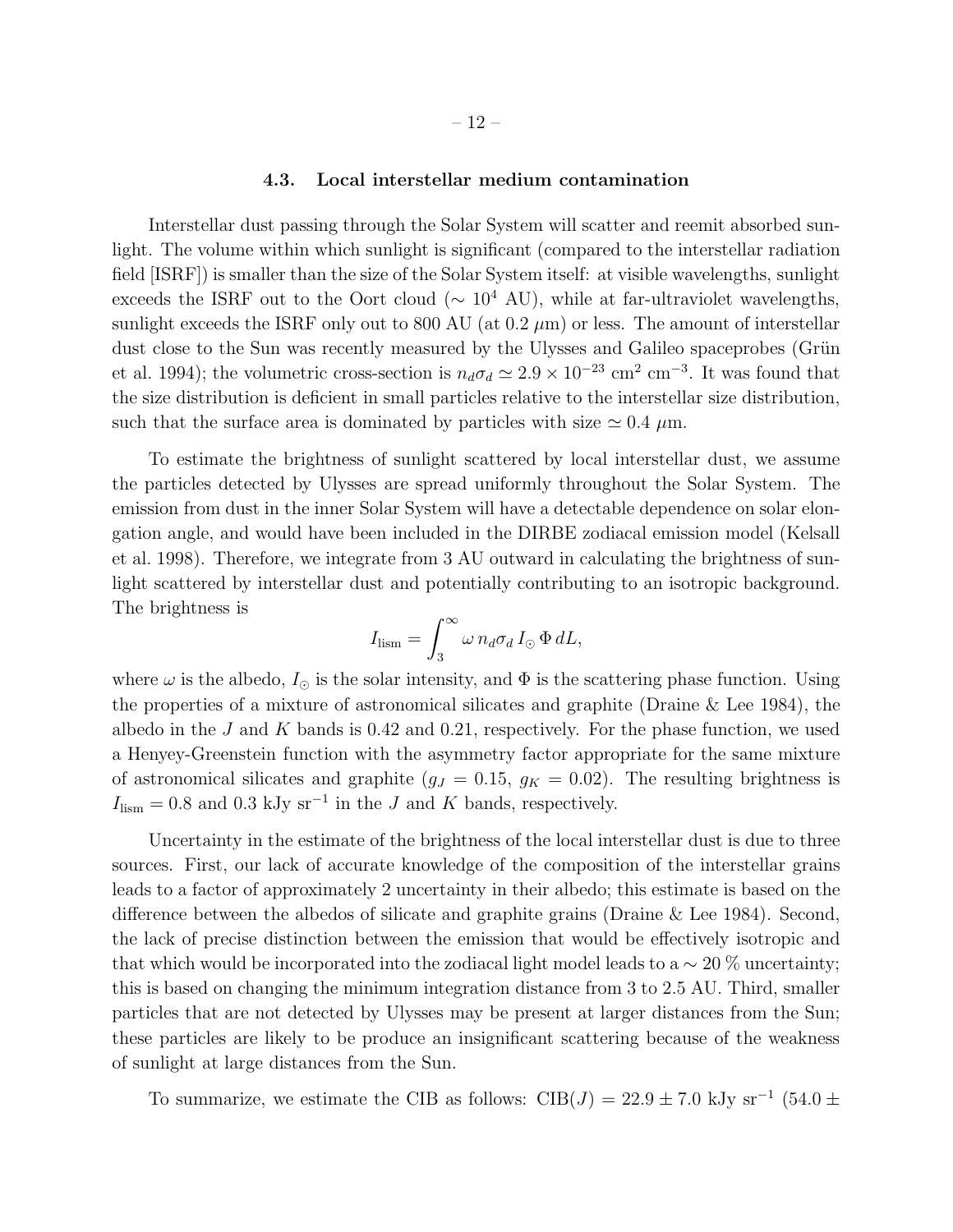16.8 nW m<sup>-2</sup> sr<sup>-1</sup>) and CIB(K) = 20.4 ± 4.9 kJy sr<sup>-1</sup> (27.8 ± 6.7 nW m<sup>-2</sup> sr<sup>-1</sup>).

# 5. Discussion

#### 5.1. Comparison with previous studies

Previous estimations of the CIB in K are  $16.4 \pm 4.4$  kJy sr<sup>-1</sup> and  $14.8 \pm 4.1$  kJy sr<sup>-1</sup> by Gorjian et al. (2000) and Wright (2001), respectively. The difference between these values and the estimation given in this paper are within the measurement uncertainties  $(1\sigma)$  and thus are in good agreement. Most of the difference can be attributed to the zodiacal light subtraction because we used the Kelsall et al. (1998) model and they used the Wright (1998) model.

The estimation of the J CIB can be compared to the weak limit of  $12.0 \pm 6.3$  kJy sr<sup>−1</sup> proposed by Wright (2001). The discrepancy with our value  $(22.9 \pm 7.0 \text{ kJy sr}^{-1})$  can be explained by the zodiacal light subtraction, since Wright would find 25.8 kJy  $sr^{-1}$  with the Kelsall et al. (1998) dust interplanetary model.

Kashlinsky & Odenwald (2000) have investigated the CIB fluctuations in the DIRBE maps from 1.25  $\mu$ m to 4.9  $\mu$ m. Fluctuations on the DIRBE beam scale are expected to be 10-20% of the total CIB flux (Kashlinsky, private communication). Their values of  $6.5^{+1.5}_{-2.9}$  and  $4.3^{+1.2}_{-2.7}$  kJy sr<sup>-1</sup> (92% confidence level) for J and K respectively are therefore in agreement with our results in both bands.

#### 5.2. Galaxy counts

Galaxy counts and the CIB are closely related: at least part of the CIB is due to the integrated surface brightness of galaxies for all redshifts. In the past decade, many efforts have been made to obtain galaxy counts in a wide range of magnitudes. Jarrett & et al.  $(2001)$  performed large scale studies with 2MASS  $(2350 \text{ deg}^2)$  which provide galaxy counts for  $8 \leq J \leq 15$  and  $8 \leq K_s \leq 14$ . Bershady et al. (1998) obtained ground based observations up to  $24<sup>th</sup>$  magnitude in J and K with the Keck 10m telescope. Saracco et al. (1999) used ESO NTT telescope and obtained galaxy counts for  $17 \leq J \leq 24$  and  $16 \leq K \leq 22$ . Deeper observations are possible with the Hubble Deep Field (HDF) of the Hubble Space Telescope (HST) and Thompson et al. (1999) reached the  $30<sup>th</sup>$  magnitude in the HST filters F160W and F110W which correspond roughly to  $I + J$  and H, respectively.

Figure 6 shows the cumulative brightness of galaxies up to  $J = 30$  and  $K = 30$  mag. For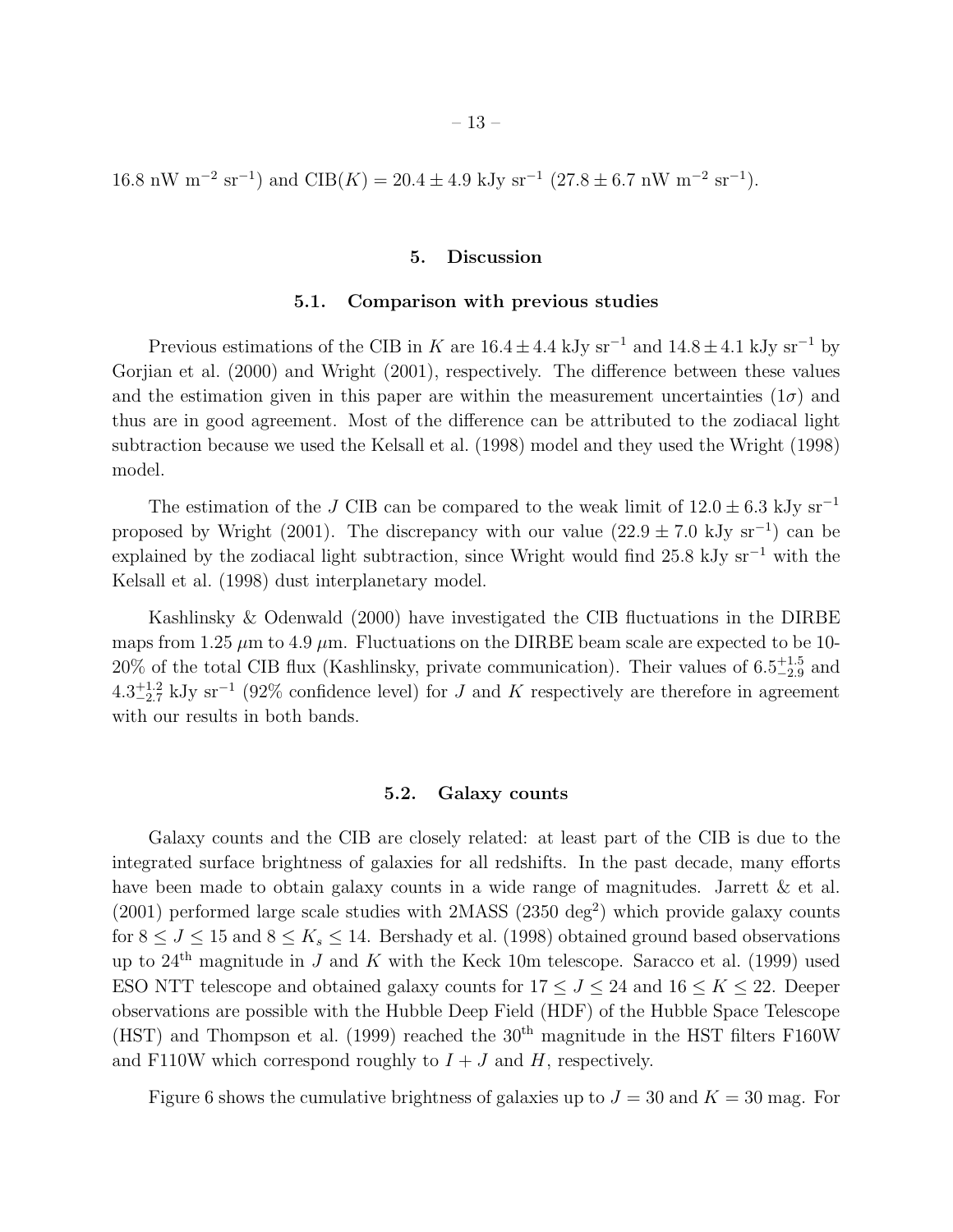| Quantity           |                     | K                   |
|--------------------|---------------------|---------------------|
| number of pixels   | > 80                | > 80                |
| correlation coeff  | > 0.72              | > 0.82              |
| mean square dev.   | $\leq 200$          | $\leq 80$           |
| intercept $\sigma$ | ${}_{< 2.8}$        | $\leq 1.6$          |
| slope $\sigma$     | ${}< 0.05$          | < 0.035             |
| slope              | $\in [0.97, 1.125]$ | $\in [0.85, 0.965]$ |

Table 2. Selection of the best DIRBE/2MASS correlation areas.

Table 3. Uncertainties (values for  $1\sigma$ ).

| Quantity                             | J                                         | К                                         |
|--------------------------------------|-------------------------------------------|-------------------------------------------|
| Bright Stars ( $\leq 5$ mag)         | removed                                   | removed                                   |
| 2MASS flux per DIRBE pixel           |                                           |                                           |
| $(5 < J \le 15.8, 5 < K_s \le 14.3)$ | $4.2 \times 10^{-5}$ kJy sr <sup>-1</sup> | $4.5 \times 10^{-5}$ kJy sr <sup>-1</sup> |
| Faint stars model                    |                                           |                                           |
| $(J > 15.8, K_s > 14.3)$             | $\rm < 2~kJy~sr^{-1}$                     | $\rm < 2~kJy~sr^{-1}$                     |
| DIRBE flux                           | $2.2 \text{ kJy sr}^{-1}$                 | $2.1 \text{ kJy sr}^{-1}$                 |
| DIRBE/2MASS slope                    | $< 10\%$ , no consequence                 | $< 10\%$ , no consequence                 |
| $K \neq K_s$                         |                                           | $2.5 \times 10^{-5}$ kJy sr <sup>-1</sup> |
| CIB scatter                          |                                           |                                           |
| (contains all stat. uncert.)         | $2.7 \text{ kJy sr}^{-1}$                 | $2.1 \text{ kJy sr}^{-1}$                 |
| Zodiacal light model                 |                                           |                                           |
| $(syst.$ uncert.)                    | 6.25 kJy sr <sup>-1</sup>                 | 4.4 kJy sr <sup>-1</sup>                  |
| Local Interstellar Medium            | $1.6 \text{ kJy sr}^{-1}$                 | $0.6 \mathrm{~kJy~sr}^{-1}$               |
| Total CIB uncertainty                | $7.0 \text{ kJy sr}^{-1}$                 | 4.9 kJy $\rm sr^{-1}$                     |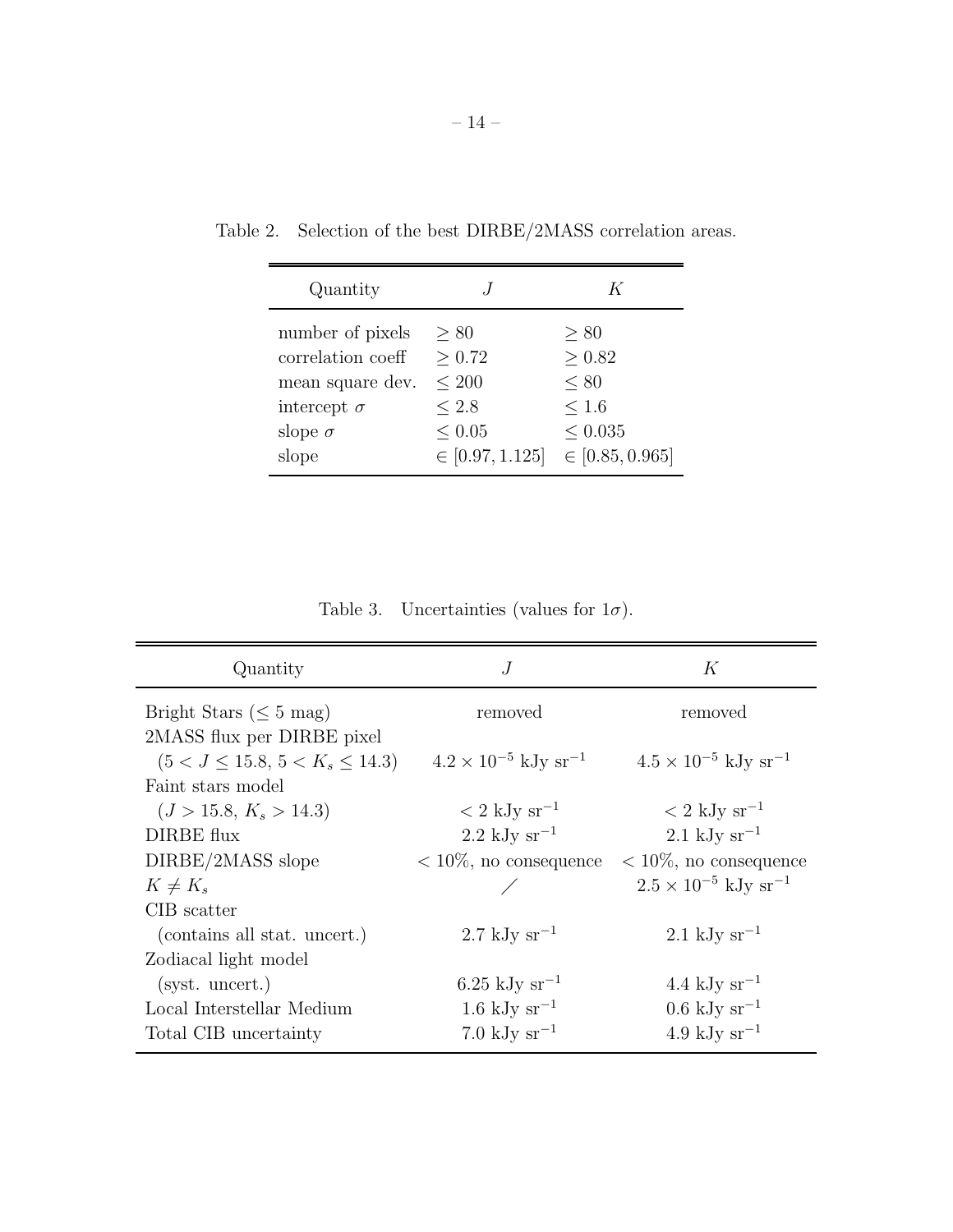the faintest J and K region (magnitudes 24 to 30) we used the HST measurements assuming  $m_{F160W} - m_J = 0$  and  $m_{F110W} - m_K = 0$ . The resulting error can be neglected, since the contribution of these very faint galaxies to the total brightness is small (9% of the total energy in J, only 3% in K). But note that 90% of the energy is in the range  $12 \leq J \leq 24$ and  $14 \leq K \leq 22$ .



Fig. 6.— Comparison of the CIB with the cumulative brightness derived from galaxy counts. Data are from 2MASS (Jarrett & et al. 2001), ESO NTT (Saracco et al. 1999), ESO 2.2m (Saracco et al. 1997), Keck (Bershady et al. 1998) and HST (Thompson et al. 1999). Error bars correspond to a  $95\%$  ( $2\sigma$ ) confidence level. A significant part of the energy is still not detected in sources for both colors.

Uncertainties on galaxy counts come from the Poisson statistics  $(\sigma = \sqrt{N})$ , and from completeness limitations and corrections. By comparing galaxy counts in the literature, we find that the number of galaxies by range of magnitude  $N$  is consistent to within a factor of 1.75, which we adopt as a conservative value for the uncertainty. We find a  $J$  total brightness for galaxies of  $3.6 \pm 0.8$  kJy sr<sup>-1</sup>, and a K total brightness of  $5.3 \pm 1.2$  kJy sr<sup>-1</sup>, in good agreement with Pozzetti et al. (1998) who obtained 5.8 kJy sr<sup>-1</sup> in the K band.

The integrated galaxy counts are smaller than our DIRBE-2MASS CIB estimations, even compared with the 95% confidence level. We can address the possibility of large diffuse galaxy halos that would not be included in the galaxy luminosities (because of their faintness) and we find that to reduce the discrepancy between galaxy surface brightness and our CIB value to less than  $1\sigma$ , an increase of each galaxy luminosity by a factor 3.6 and 2.4 is required in  $J$  and  $K$ , respectively. If we assume that galaxy photometries are correct, a significant part of the energy in the CIB is not detected in sources. The slope of the galaxy luminosity function is observed to flatten for  $K > 17$  (Saracco et al. 1997) and the resulting slope for the cumulative brightness is almost 0 for  $K > 25$  mag. For J, the slope change in the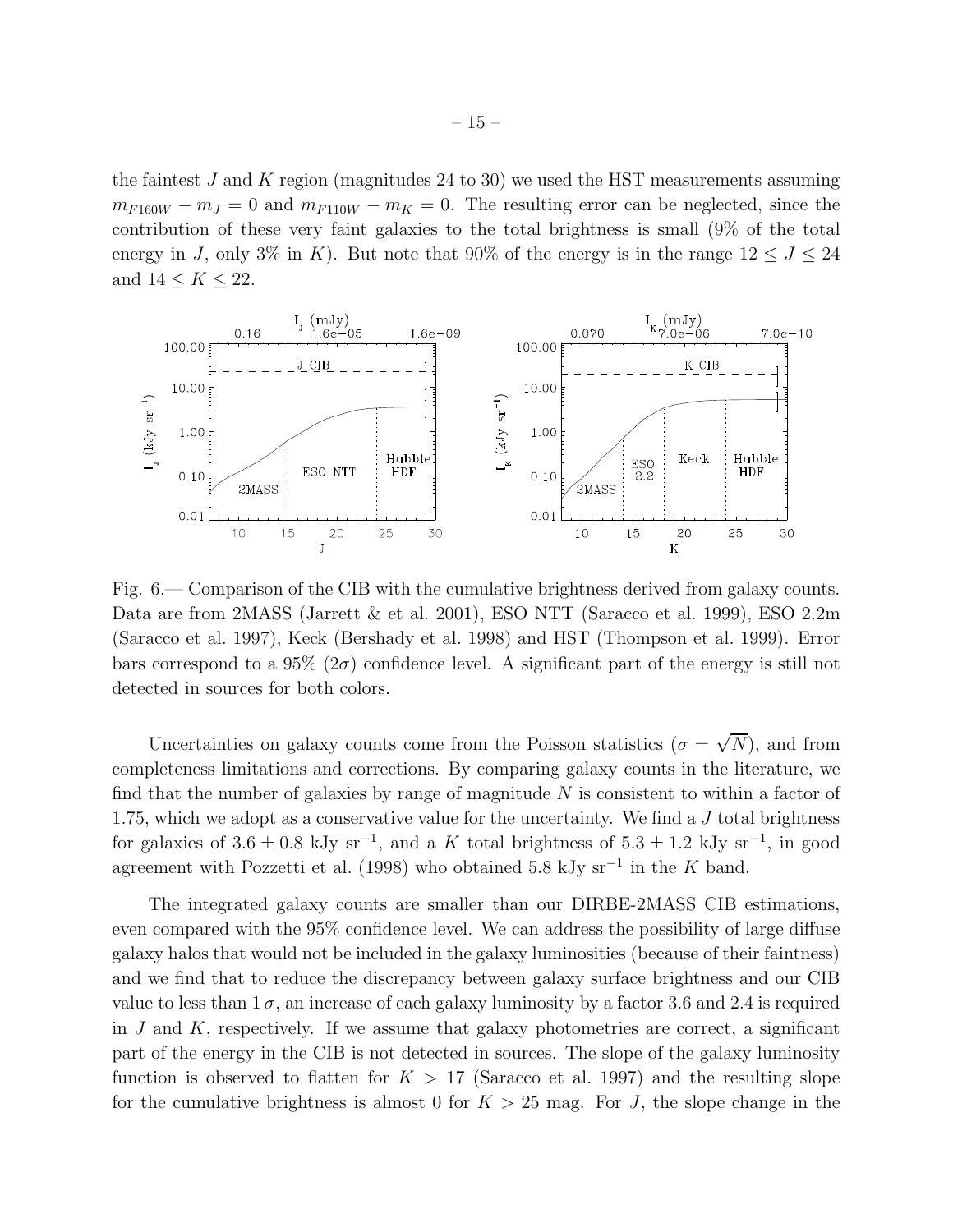luminosity function is not as pronounced as for  $K$ , but the slope of the cumulative brightness is also close to 0 for  $J > 25$ . Consequently, the slope of galaxy luminosity function must increase for fainter magnitudes, or other contributions to the near-infrared background must be invoked. To summarize, the brightness of the cosmic background found in this paper (Sect. 4) is greater than the integrated brightness of galaxy counts by  $19.3 \pm 7.8$  kJy sr<sup>-1</sup>  $(46.3 \pm 18.7 \text{ nW m}^{-2} \text{ sr}^{-1})$  at J and  $15.1 \pm 6.1 \text{ kJy sr}^{-1}$   $(20.6 \pm 8.3 \text{ nW m}^{-2} \text{ sr}^{-1})$  at K.

#### 5.3. Other possible contributions to the CIB

Although galaxies appear to be unable to explain the brightness of the cosmic background, there are other possible sources of energy production that could lead to an isotropic cosmic background in the near-infrared. An early burst of star formation inside or outside of galaxies, (that is, either in primeval galaxies or in Population III stars), would result in a nearly uniform and isotropic background (Bond et al. 1986). The photospheric emission from these stars would be redshifted into the infrared. For  $z_* \sim 10(100)$ , the background due to high-mass stars will peak at wavelengths 1 (10)  $\mu$ m, and the background due to intermediate-mass stars will be in the range  $0.5-2$  (6)  $\mu$ m. The gap between our background estimation and galaxy count contributions could be due to Population III stars. The present abundance of heavy elements limits the amount of early star formation such that Population III stars are not likely to be a very significant mass contribution to the universe as a whole (Bond et al. 1986), but the amount of star formation required to explain the near-infrared cosmic background does not violate metallicity constraints. The implications of such early star formation, for the small-scale density fluctuations of primordial matter and for the nature of the intergalactic medium, would be significant.

Depending on the power spectrum of small-scale density fluctuations, a population of black holes could form before galaxies. The accretion of surrounding material by these holes would generate energy that would make an isotropic background today. The temperature of the accretion disk would be  $\sim 10^5$  K, and the accretion luminosity would be redshifted into the near-infrared if the accretion is active at  $z_{bh} \sim 30$ –50 (Carr 1994). Our observed J band background brightness, after subtracting the integrated light from galaxies, could be explained by the accretion luminosity of a population of black holes. Such black holes would not comprise enough dark matter to close the universe, and their total mass would not violate constraints on the total baryon density inferred from models of primordial nucleosynthesis. But such a large population of objects (comparable to the total mass of galaxies) would contribute significantly to the total inventory of baryons.

Massive particles that survive until redshift  $z<sub>\nu</sub>$  and subsequently decay into photons will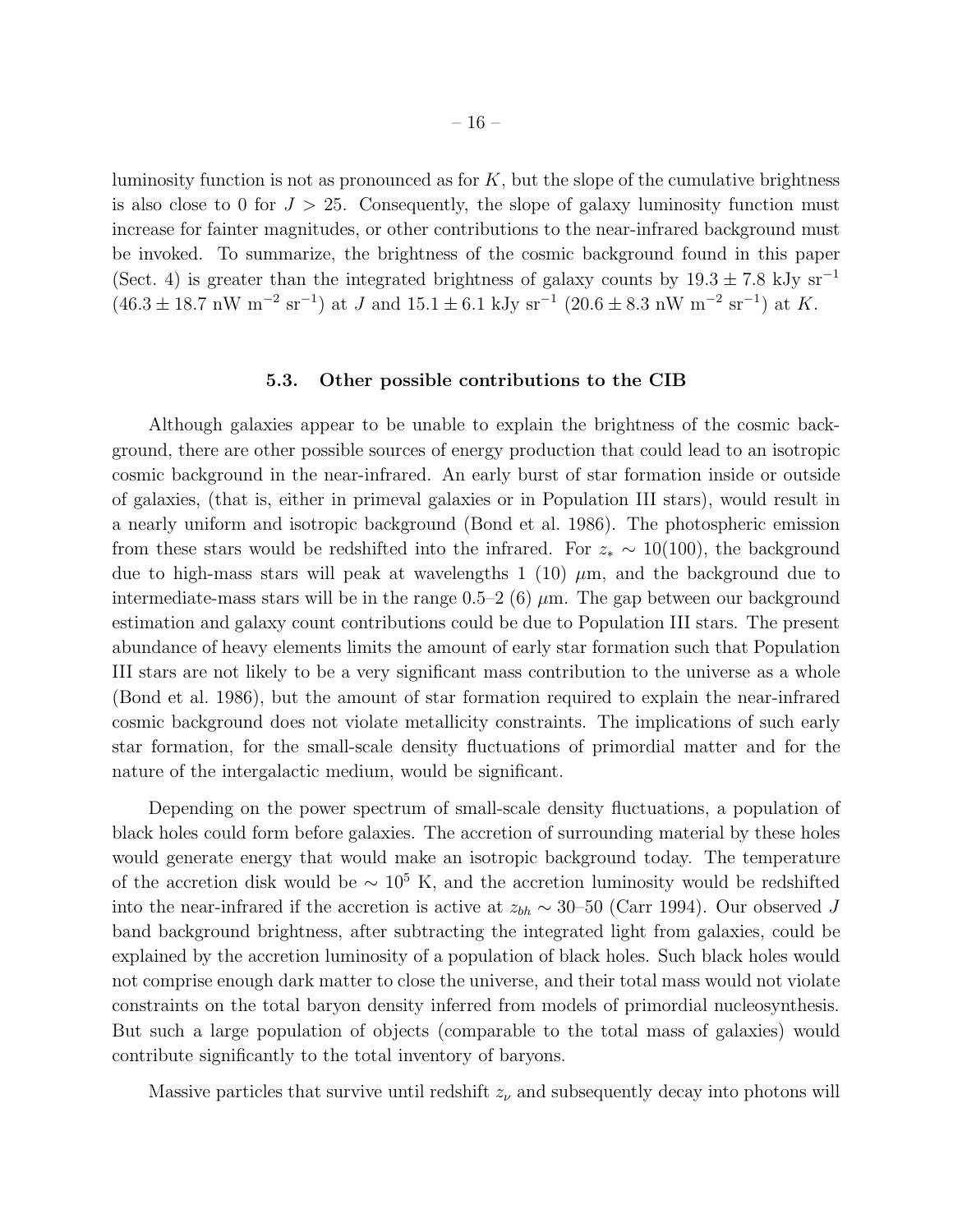produce a background of decay photons that is subsequently redshifted (Bond et al. 1986). For example, part of the J and K band background could be produced by the decay of relic 100 eV neutrinos at redshift  $z_{\nu} \sim 300$ . The number of plausible models is very large, and we can only speculate whether the background is due to such decaying particles.

#### 6. Conclusion

The integration of the 2MASS catalog over 550 deg<sup>2</sup> (i.e.  $\sim$  5500 DIRBE pixels) leads to an estimate of the CIB for J and K of  $22.9 \pm 7.0$  kJy sr<sup>-1</sup> (54.0  $\pm 16.8$  nW m<sup>-2</sup> sr<sup>-1</sup>) and  $20.4 \pm 4.9$  kJy sr<sup>-1</sup> (27.8  $\pm$  6.7 nW m<sup>-2</sup> sr<sup>-1</sup>), respectively.

We have selected the most reliable areas of the sky by eliminating pixels contaminated by bright stars, low galactic latitude regions, low ecliptic latitude regions and possible cirrus clouds contribution. A study of DIRBE−2MASS versus ecliptic latitude clearly shows that the zodiacal light is responsible of most of the statistical uncertainty ( $\sim 2 \text{ kJy sr}^{-1}$ ). The interplanetary dust model contains a systematic error which is actually the dominant uncertainty in our results ( $\sim$  5 kJy sr<sup>-1</sup>).

The integrated brightness of known galaxies (down to the  $30<sup>th</sup>$  magnitude) represents only a fraction of the CIB. Although the uncertainties due to residual contribution of the zodiacal light are significant, the discrepancy between DIRBE−2MASS and galaxy counts would suggest that a significant part of the energy is still not observed in discrete sources. The slope of the galaxy luminosity functions may increase for galaxies fainter than the 30th magnitude, in which case the counts would agree with the CIB values. However, models predict other possible contributions to the background at these wavelengths (Bond et al. 1986) such as a burst of star formation either in primeval galaxies or in Population III stars ( $z \approx 10$ ), very massive black holes (accreting from an uniform pre-galactic medium at  $z \approx 40$ , massive decaying big bang relic particles ( $z \approx 300$ ). We have put new constraints in the near-infrared that encourage revisiting the importance of those contributions to the CIB in cosmological models.

The Space Infrared Telescope Facility (SIRTF) may extend this result for the L band at 3.5  $\mu$ m and might be able to constrain the contributions of the different components to the background.

The final all-sky 2MASS catalogs will permit a more accurate study of the near-infrared excess: 100% of the sky will be still available after integration on the DIRBE beam, ∼ 75% after bright star removal (only 18% for the 2MASS 2nd Release presently used) and about 5000 deg<sup>2</sup> will remain at high galactic and ecliptic latitudes. This coverage should allow us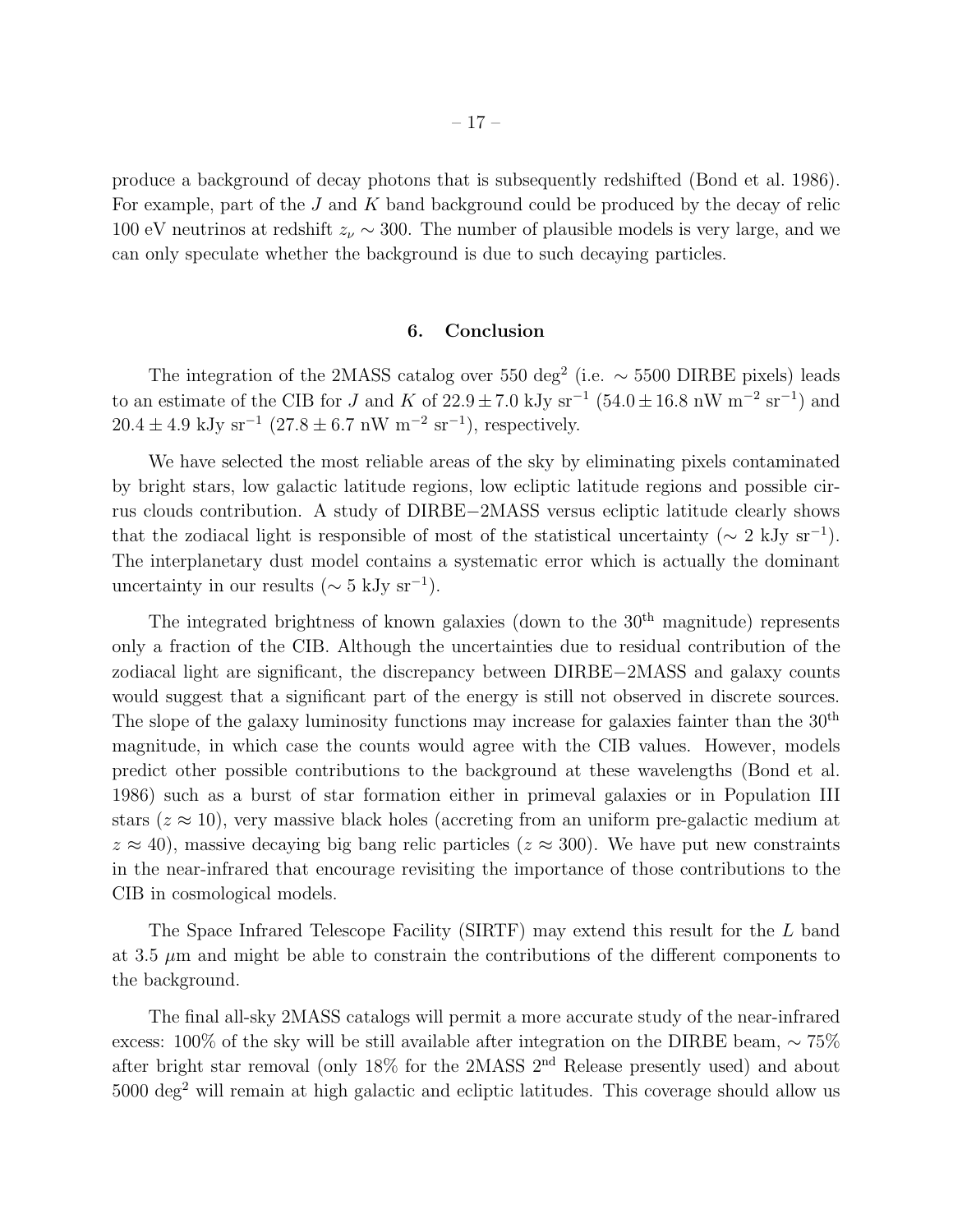to investigate structures in the zodiacal light and may help to improve interplanetary dust models.

We are grateful to Roc Cutri for his help in accessing the 2MASS data and for his critical reading of this paper and to George Helou for helpful discussions.

This publication makes use of data products from the Two Micron All Sky Survey, which is a joint project of the University of Massachusetts and the Infrared Processing and Analysis Center/California Institute of Technology, funded by the National Aeronautics and Space Administration and the National Science Foundation.

The COBE datasets were developed by the NASA Goddard Space Flight Center under the guidance of the COBE Science Working Group and were provided by the NSSDC.

L. Cambrésy acknowledges partial support from the Lavoisier grant of the French Ministry of Foreign Affairs.

#### REFERENCES

- Arendt, R. G., Odegard, N., Weiland, J. L., Sodroski, T. J., Hauser, M. G., Dwek, E., Kelsall, T., Moseley, S. H., et al. 1998, ApJ, 508, 74
- Bahcall, J. N. & Soneira, R. M. 1980, ApJS, 44, 73
- Bershady, M. A., Lowenthal, J. D., & Koo, D. C. 1998, ApJ, 505, 50
- Bond, J. R., Carr, B. J., & Hogan, C. J. 1986, ApJ, 306, 428
- Campins, H., Rieke, G. H., & Lebofsky, M. J. 1985, AJ, 90, 896
- Carr, B. 1994, ARA&A, 32, 531
- Cutri, R. M., Skrutskie, M. F., Van Dyk, S., Chester, T., Evans, T., Fowler, J., Gizis, J., Howard, E., et al. 2000, Explanatory Supplement to the 2MASS Second Incremental Data Release
- Draine, B. T. & Lee, H. M. 1984, ApJ, 285, 89
- Dwek, E., Arendt, R. G., Hauser, M. G., Fixsen, D., Kelsall, T., Leisawitz, D., Pei, Y. C., Wright, E. L., et al. 1998, ApJ, 508, 106

Elias, J. H. 1978, ApJ, 223, 859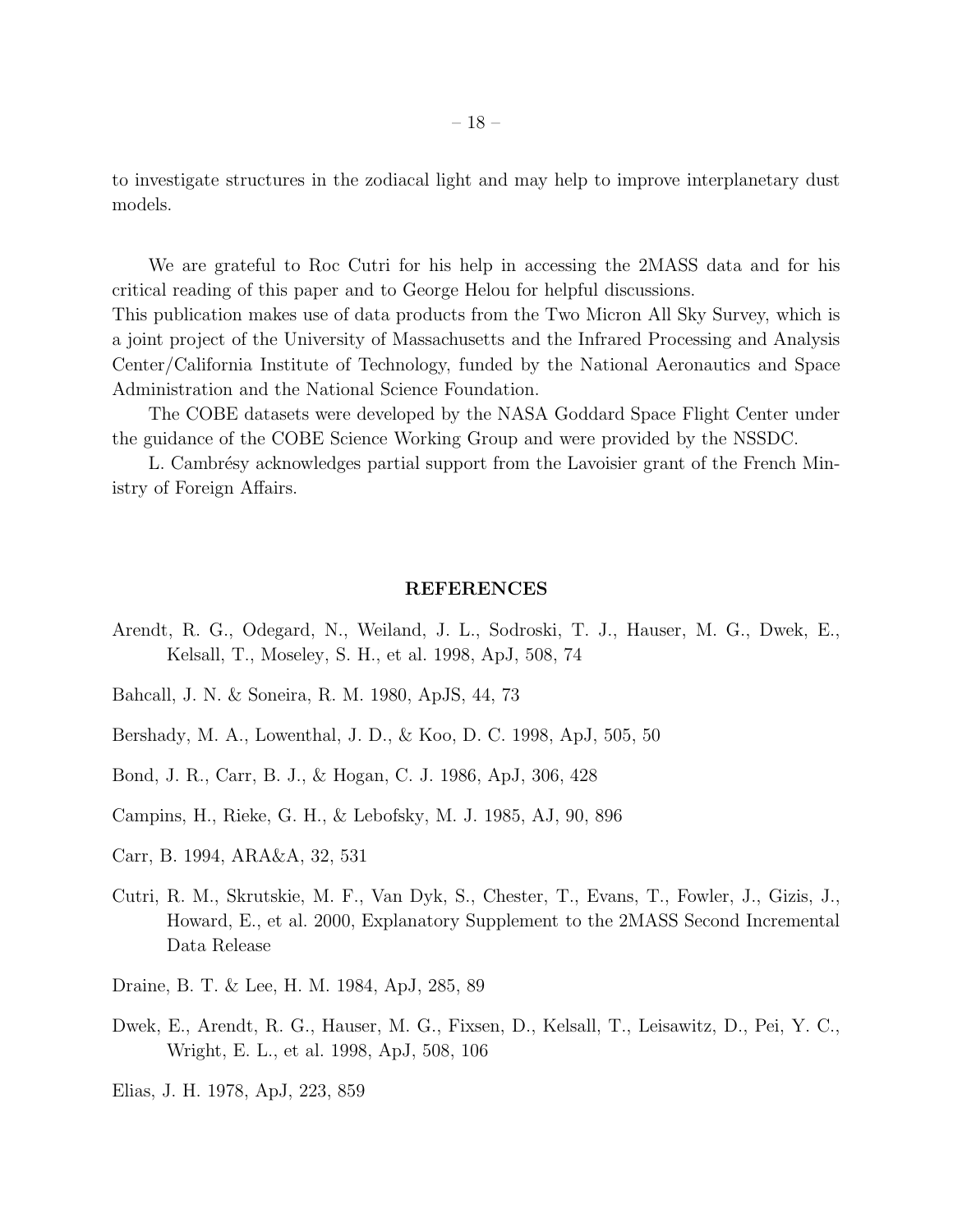- Gardner, J. P., Sharples, R. M., Frenk, C., & Carrasco, B. 1997, ApJ Lett., 480, L99
- Garwood, R. & Jones, T. 1987, PASP, 99, 453
- Gispert, R., Lagache, G., & Puget, J.-L. 2000, A&A, 360, 1
- Gorjian, V., Wright, E. L., & Chary, R. R. 2000, ApJ, 536, 550
- Grün, E., Gustafson, B., Mann, I., Baguhl, M., Morfill, G. E., Staubach, P., Taylor, A., & Zook, H. A. 1994, A&A, 286, 915
- Hauser, M. G., Arendt, R. G., Kelsall, T., Dwek, E., Odegard, N., Weiland, J. L., Freudenreich, H. T., Reach, W. T., et al. 1998a, ApJ, 508, 25
- Hauser, M. G., Kelsall, T., & Weiland, J. 1998b, in COBE Diffuse Infrared Background Experiment (DIRBE) Explanatory Supplement, COBE Ref. Pub. No. 98-A (Greenbelt, MD: NASA/GSFC)
- Jarrett, T. H. 1992, An optical study of the faint end of the stellar luminosity function, Ph.D. thesis, Massachusetts Univ., Amherst.
- Jarrett, T. H. & et al. 2001, in preparation
- Jones, T. J., Ashley, M., Hyland, A. R., & Ruelas-Mayorga, A. 1981, MNRAS, 197, 413
- Kashlinsky, A. & Odenwald, S. 2000, ApJ, 528, 74
- Kelsall, T., Weiland, J. L., Franz, B. A., Reach, W. T., Arendt, R. G., Dwek, E., Freudenreich, H. T., Hauser, M. G., et al. 1998, ApJ, 508, 44
- Lagache, G., Haffner, L. M., Reynolds, R. J., & Tufte, S. L. 2000, A&A, 354, 247
- Matsumoto, T., Cohen, M., Freund, M., Kawada, M., Lim, M., Matsuura, S., Murakami, H., Noda, M., et al. 2000, in Proceeding of ISO Surveys of a Dusty Universe, Ringberg Castle, Nov 1999, Germany
- Pahre, M. A. & Mould, J. R. 1994, ApJ, 433, 567
- Persson, S. E., Murphy, D. C., Krzeminski, W., Roth, M., & Rieke, M. J. 1998, AJ, 116, 2475
- Pozzetti, L., Madau, P., Zamorani, G., Ferguson, H. C., & Bruzual A., G. 1998, MNRAS, 298, 1133